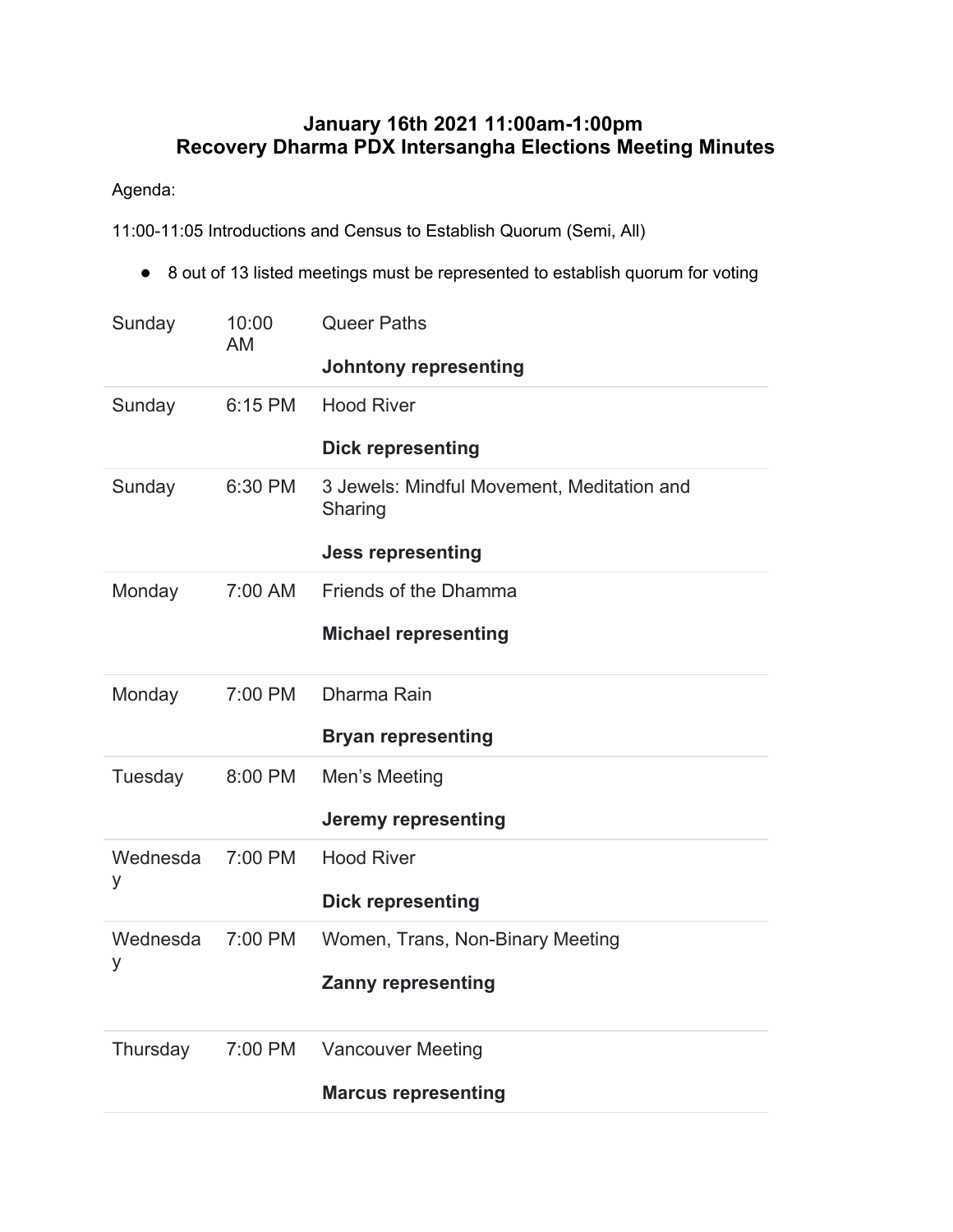| Friday   |             | 6:00 PM Forest Grove Recovery Center  |
|----------|-------------|---------------------------------------|
|          |             | <b>Not represented</b>                |
| Saturday | 9:00 AM     | Kaiser Beaverton                      |
|          |             | <b>Darlene representing</b>           |
| Saturday | 11:00<br>AM | Gorge Recovery Dharma Inquiry Meeting |
|          |             | <b>Dick representing</b>              |
| Saturday | 7:00 PM     | <b>Meditation Sandwich</b>            |
|          |             | Jon representing                      |

● With 12 out of 13 meetings represented, we have a quorum

Other attendees:

- Semi: Current Intersangha chair
- Jess L.: Programs chair
- Hannah: Incumbent Secretary
- Gordon: Treasurer
- 16 total attendees

## 11:05-11:17 Meditation (Jayson)

11:18-11:40 Committee Reports (Wise Friendship, Programs, Unity, Communications)

- Wise Friendship (Michael):
	- o In 2020 Wise Friendship committee has put on 4 events: February Introduction to Meditation; May Peer Support/Wise Friendship; September Working Inquiry with Groups or Mentor; December Mentorship Guidelines
	- o Next mentorship workshop will be April 24th 2021, currently in planning, email Michael if you would like to be involved in planning (if you do not have Michael's email address, contact pdxintersangha@gmail.com to get in contact with him.)
- Programs (Jess):
	- o In 2020 Programs had 6 events, 4 Wise Friendships events as well as an Anti-Racism event and an Attachment Repair through Meditation with George Haas from Mettagroup. Raised \$3400 from George Haas event and was able to keep \$1400 for Recovery Dharma. New model of suggested levels of Dana to cover teacher's fee. 75 total registrants, 20 of which were able to attend for free.
	- o 2021 upcoming events: Introduction to Mindful Self-Compassion with Jill Goldstein 3-hour workshop in February; Tentative daylong workshop with Dave Smith on using Four Noble Truths in recovery sometime in first quarter of 2021; Inviting George Haas back for workshop with more focus on meditation;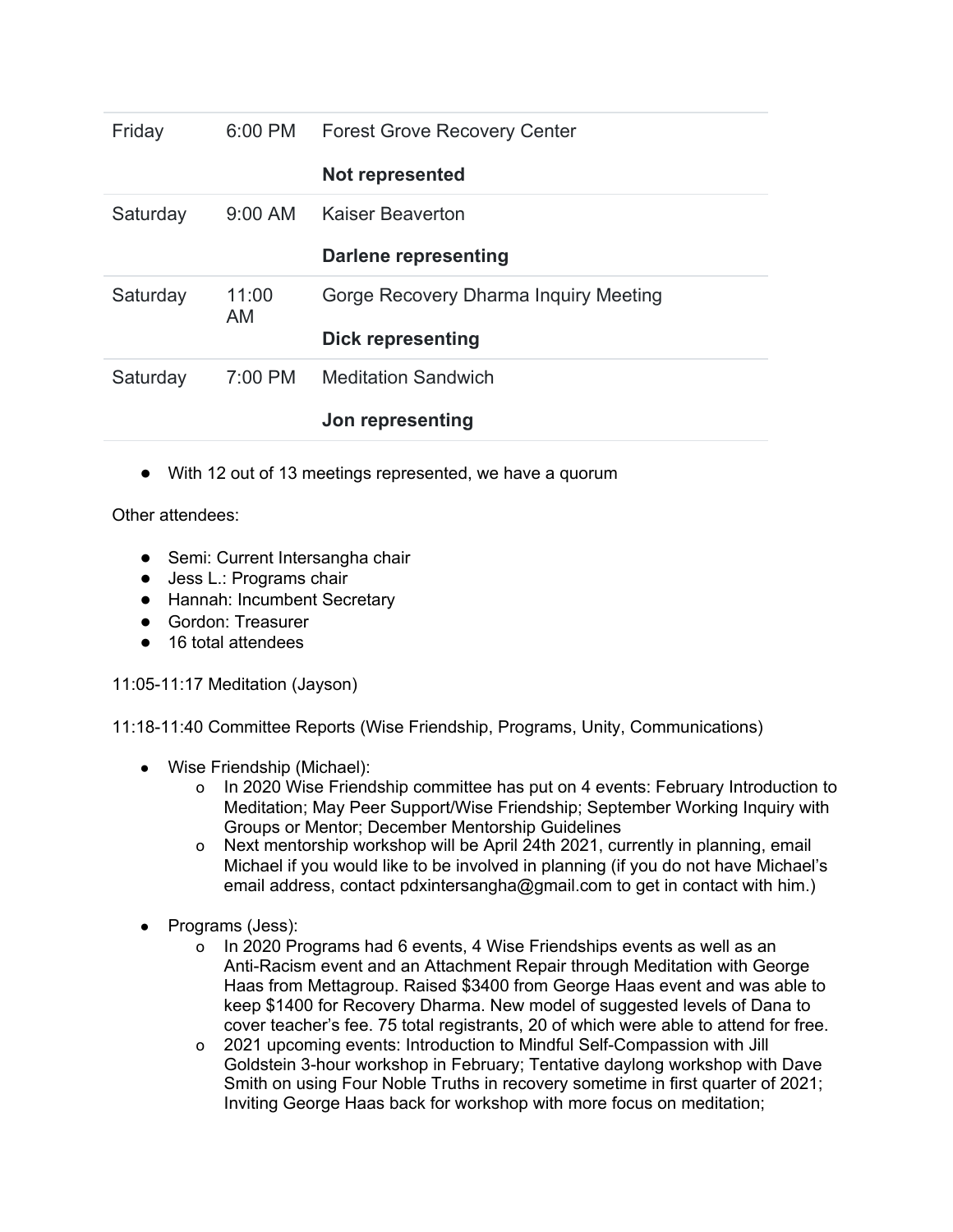Anti-Racism/Transformative Justice workshop in planning, reaching out to teachers; Proposed: Jess running a 2-4 hour workshop on Unified Mindfulness practice for recovery.

- o Goal is one event per 1-2 months.
- Unity (Jeremy):
	- o Call for help with this position, unclear what this position can do during COVID. Best idea is masked meditations in parks. Possible park karaoke. Goal is biweekly socially-distanced in-person meeting for fun and fellowship. Reach out to Jeremy to help at thebixbixler@yahoo.com. Newcomers are welcome to join committee.
- Communications (Vacant)
	- o No report

11:40-11:41 Treasurer Report (Gordon)

- $\bullet$  \$2255 in bank account
- \$15 per month for Zoom
- Prior to taking out proposed \$450 for Jill Goldstein event

11:41-12:01 Meeting Check-in and Status Reports (Secretaries or proxies)

- Michael: Monday Friends of the Dhamma
	- o Going well, 20 people attending on average, people coming from different locations, 8-10 are regular Portland-area members, looking for another secretary for the meeting
- Darlene: Saturday Kaiser Beaverton
	- o Core regular 6-7 people, mostly from Portland area, have some money in treasury.
	- o There are 14 new Recovery Dharma books at Kaiser Tanasbourne, bell, cushion, and \$24 in Dana from previous Monday meeting
	- o Suggested to disseminate books to treatment agencies and donate \$24 to **Intersangha**
- Zanny: Women, Trans, Non-binary
	- o Attendance doing well, a lot from out of state, core membership from Portland fluctuates only 2-3 taking on service positions, Zanny currently facilitator and treasurer, between 5-15 attendees weekly, some money saved for going back in person and some donated to a different BIPOC organization each month
- Bryan: Dharma Rain
	- o Going well, attendance up since last meeting, 10-15 up to 20 each week, many from out of state, unclear on positions that need to be represented, the old regulars are not present
- Johntony: Queer Paths
	- o Going okay but not great, over half are not from Portland, makes it difficult to pass on facilitator position, when we go back to in-person we may be starting from scratch
- Dick: Hood River meetings and Gorge Inquiry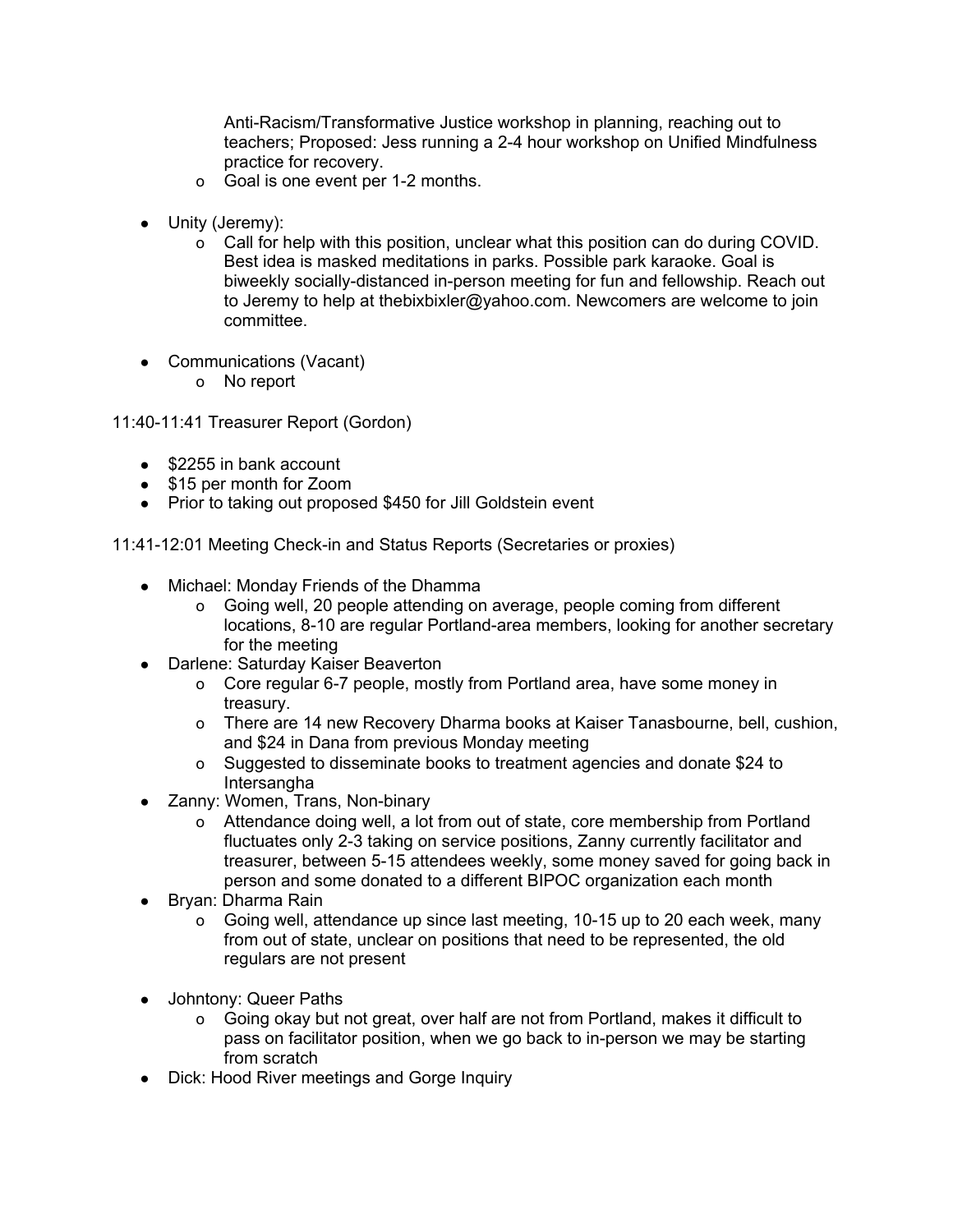- o 6-10 members in weekly meetings, 2-3 from out of state, sometimes residential treatment centers, talking about collecting Dana again and setting up a PayPal, sometimes do video visitation to local correctional facility to discuss the books, will likely create hybrid video/in-person when meeting eventually goes back to in-person. Gorge Recovery Dharma has a private Facebook group, they often post materials from the inquiry group there.
- Jeremy: Men's Meeting
	- o Going well, uptick in attendance, approximately 50% out of state
- Jess: 3 Jewels Mindful Movement
	- o Going okay, core of about 5 attendees, Jess is facilitating and a couple others can lead mindful movement, harder to recruit leaders when movement is involved, the person who started the meeting and had the connection at People's Yoga is gone indefinitely so unclear how they could go back to in-person eventually. Pretty small recently. Encouraging donation to Intersangha. Was just added to international directory yesterday so maybe more will show up.
- Jon: Saturday Meditation Sandwich
	- o Reserves are low due to paying for space at Alano club, Jon will pay out of pocket \$50 per month: Semi encourages to find donations and not pay out of pocket, Alano will reopen in February

12:01-12:36 Nominations and Elections (Semi, All)

Semi shares and reads document of position descriptions

Vacant or expired positions:

- Co-Chair: Bryan nominates himself, Jeremy seconds, majority votes **o Bryan is new Co-Chair**
- Secretary: Hannah nominated Dawn, Michael seconds, majority votes **o Dawn is new Secretary**
- Co-Secretary: Zanny nominates herself, Semi seconds, majority votes **o Zanny is new Co-Secretary**
- Co-Treasurer: Scott nominates himself, Semi seconds, majority votes **o Scott is new Co-Treasurer**
- Communications: Jon nominates himself, Semi seconds, majority votes **o Jon is new Communications chair**
- Unity: **Jeremy volunteers to stay on as chair**
- Miscellaneous?
	- o Webmaster? Jon and Bryan can help, Semi will check with Kara about need to pass on Webmasters duties